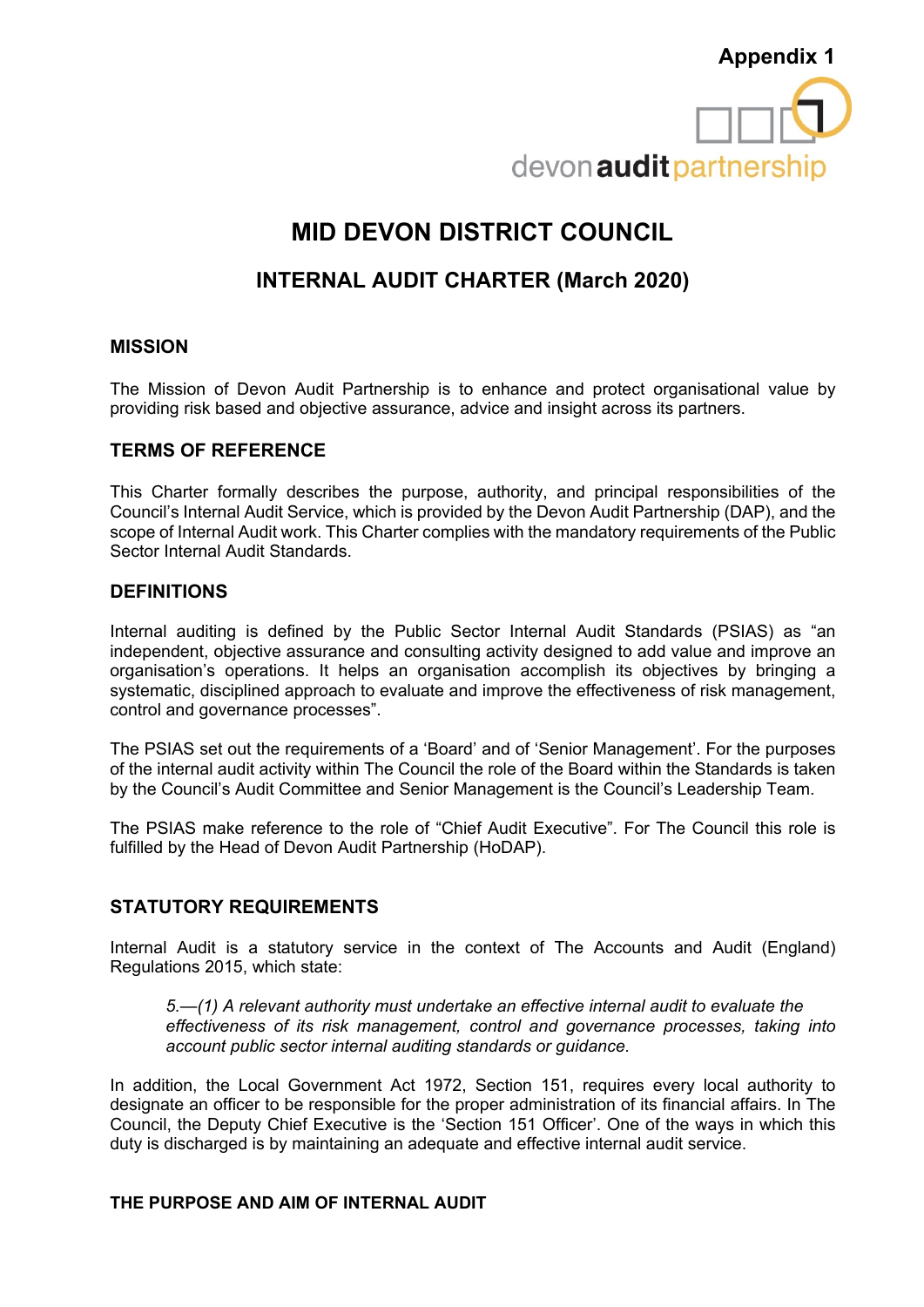The role of Internal Audit is to understand the key risks of the Council; to examine and evaluate the adequacy and effectiveness of the system of risk management and the entire control environment as operated throughout the organisation and contribute to the proper, economic, efficient and effective use of resources. In addition, the other objectives of the function are to:

- support the Section 151 Officer to discharge his / her statutory duties
- contribute to and support the Finance function in ensuring the provision of, and promoting the need for, sound financial systems
- support the corporate efficiency and resource management processes by conducting value for money and efficiency studies and supporting the work of corporate working groups as appropriate
- provide a quality fraud investigation service which safeguards public monies.

The existence of Internal Audit does not diminish the responsibility of management to establish systems of internal control to ensure that activities are conducted in a secure, efficient and wellordered manner.

Internal Audit for The Council is provided by Devon Audit Partnership (DAP). We aim to provide a high quality, professional, effective and efficient Internal Audit Service to the Members, service areas and units of The Council, adding value whenever possible.

## **PROFESSIONALISM, ETHICS AND INDEPENDENCE**

### **Being Professional**

We (Devon Audit Partnership) will adhere to the relevant codes and guidance. In particular, we adhere to the Institute of Internal Auditors' (IIA's) mandatory guidance including the Definition of Internal Auditing, the Code of Ethics, and the Public Sector Internal Audit Standards. This mandatory guidance constitutes principles of the fundamental requirements for the professional practice of internal auditing within the public sector and for evaluating the effectiveness of Internal Audit's performance. The IIA's Practice Advisories, Practice Guides, and Position Papers will also be adhered to as applicable to guide operations. In addition, Internal Audit will adhere to The Council's relevant policies and procedures and the internal audit manual.

Internal Auditors must apply the care and skill expected of a reasonably prudent and competent internal auditor. Due professional care does not, however, imply infallibility.

### **Our Ethics**

Internal auditors in UK public sector organisations must conform to the Code of Ethics as set out by The Institute of Internal Auditor's. This Code of Ethics promotes an ethical culture in the profession of internal auditing. If individual internal auditors have membership of another professional body then he or she must also comply with the relevant requirements of that organisation.

The Code of Ethics extends beyond the definition of internal auditing to include two essential components:

- 1. Principles that are relevant to the profession and practice of internal auditing;
- 2. Rules of Conduct that describe behaviour norms expected of internal auditors.

The Code of Ethics provides guidance to internal auditors serving others, and applies to both individuals and entities that provide internal auditing services.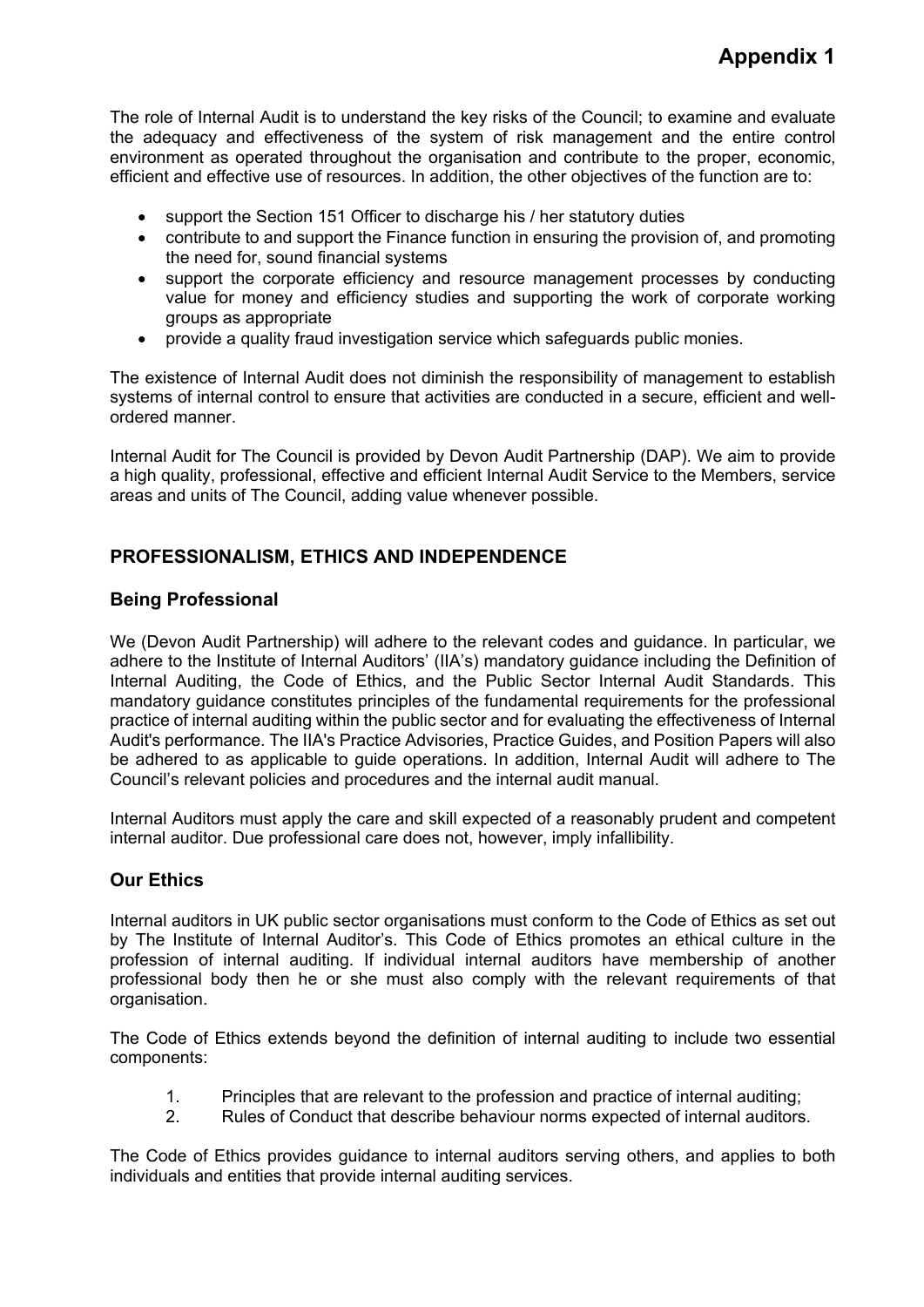The Code of Ethics promotes an ethical, professional culture. It does not supersede or replace Codes of Ethics of employing organisations. Internal auditors must also have regard to the Committee on Standards of Public Life's Seven Principles of Public Life.

#### **Being Independent**

Internal Audit should be independent of the activities that it audits.

The status of Internal Audit should enable it to function effectively. The support of the Council is essential and recognition of the independence of Internal Audit is fundamental to its effectiveness.

The Head of Devon Audit Partnership should have direct access to and freedom to report in his or her own name and without fear or favour to, all officers and members and particularly to those charged with governance (the Audit Committee). In the event of the necessity arising, the facility also exists for Internal Audit to have direct access to the Chief Executive, the S.151 Officer and the Chair of the Audit Committee.

The Council should make arrangements for Internal Audit to have adequate budgetary resources to maintain organisational independence.

The Head of Devon Audit Partnership should have sufficient status to facilitate the effective discussion of audit strategies, audit plans, audit reports and action plans with senior management and members of the Council.

Auditors should be mindful of being independent. They;

- Must have an objective attitude of mind and be in a sufficiently independent position to be able to exercise judgment, express opinions and present recommendations with impartiality;
- Notwithstanding employment by the Partnership / Council, must be free from any conflict of interest arising from any professional or personal relationships or from any pecuniary or other interests in an activity or organisation which is subject to audit;
- Must be free from undue influences which either restrict or modify the scope or conduct of their work or significantly affect judgment as to the content of the internal audit report; and
- Must not allow their objectivity to be impaired by auditing an activity for which they have or have had responsibility.

## **AUTHORITY**

Internal Audit, with strict accountability for confidentiality and safeguarding records and information, is authorised full, free, and unrestricted access to any and all of the organisation's records, physical properties, and personnel pertinent to carrying out any engagement.

All employees are requested to assist Internal Audit in fulfilling its roles and responsibilities. This is enforced in the Accounts and Audit (England) Regulations 2015 section 5(2-3) that state that:

Any officer or member of a relevant authority must, if required to do so for the purposes of

the internal audit—

- (2) (a) make available such documents and records; and
	- (b) supply such information and explanations; as are considered necessary by those conducting the internal audit.
- (3) in this regulation "documents and records" includes information recorded in an electronic form.

In addition, Internal Audit, through the HoDAP, where deemed necessary, will have unrestricted access to: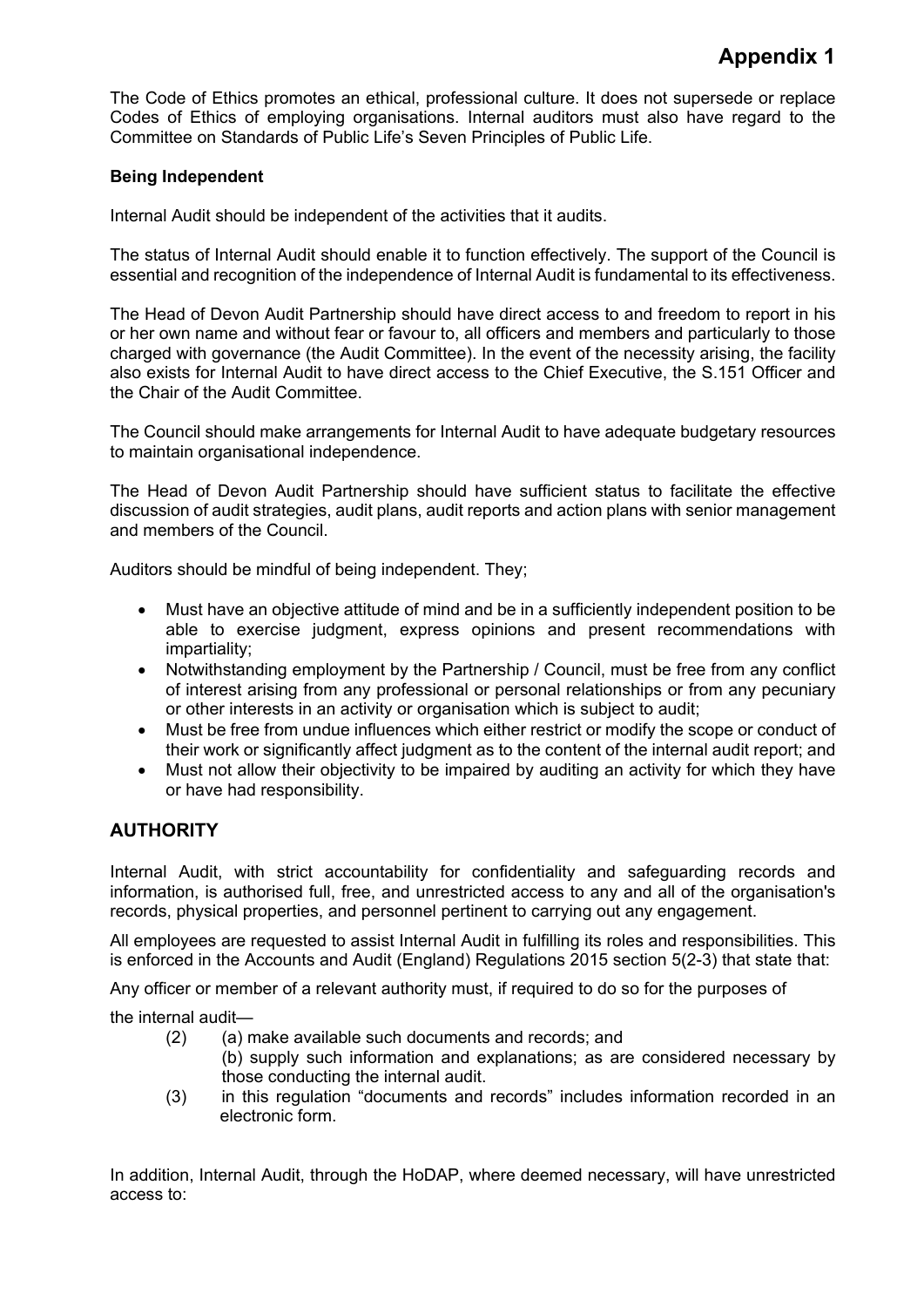- the Chief Executive
- Members
- individual Directors
- Section 151 Officer
- Monitoring Officer
- all authority employees
- all authority premises.

### **ACCOUNTABILITY**

Devon Audit Partnership is a shared service established and managed via a Partnership Committee and Board with representation from each of the founding partners. The Partnership operates as a separate entity from the client authorities and Internal Audit is therefore independent of the activities which it audits. This ensures unbiased judgements essential to proper conduct and the provision of impartial advice to management. Devon Audit Partnership operates within a framework that allows the following:

- unrestricted access to senior management and members
- reporting in its own name
- separation from line operations

Every effort will be made to preserve objectivity by ensuring that all audit members of audit staff are free from any conflicts of interest and do not, ordinarily, undertake any non-audit duties.

The Head of Devon Audit Partnership fulfils the role of Chief Audit Executive at the Authority and will confirm to the Audit Committee, at least annually, the organisational independence of the internal audit activity.

The Deputy Chief Executive 'Section 151 Officer' will liaise with the Head of Devon Audit Partnership and is therefore responsible for monitoring performance and ensuring independence.

Internal Auditors must exhibit the highest level of professional objectivity in gathering, evaluating, and communicating information about the activity or process being examined. Internal Auditors must make a balanced assessment of all the relevant circumstances and not be unduly influenced by their own interests or by others in forming judgments.

The Head of Devon Audit Partnership reports functionally to the Audit Committee on items such as:

- approving the internal audit charter;
- approving the risk based internal audit plan and resources;
- receiving reports from the Head of Devon Audit Partnership on the section's performance against the plan and other matters;
- approving the Head of Devon Audit Partnership's annual report'
- approve the review of the effectiveness of the system of internal audit.

The HoDAP has direct access to the Chair of Audit Committee and has the opportunity to meet with the Audit Committee in private.

### **RESPONSIBILITIES**

The Chief Executive, Directors and other senior officers are responsible for ensuring that internal control arrangements are sufficient to address the risks facing their services.

The Head of Devon Audit Partnership will provide assurance to the Deputy Chief Executive 'Section 151 Officer' regarding the adequacy and effectiveness of the Council's financial framework, helping meet obligations under the LGA 1972 Section 151.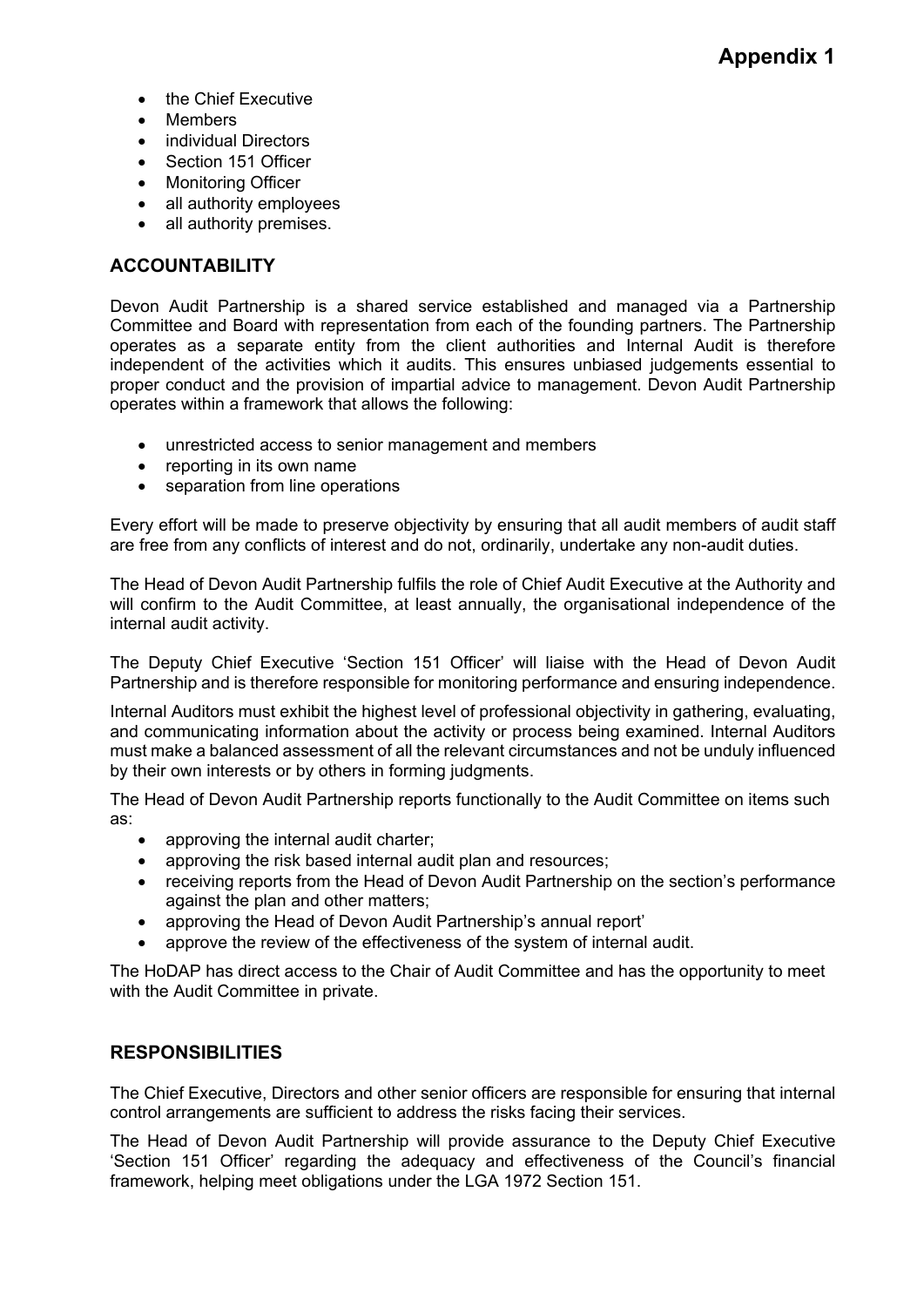## **Appendix 1**

The HoDAP will provide assurance to the Monitoring Officer in relation to the adequacy and effectiveness of the systems of governance within the Council helping him/her meet his/her obligations under the Local Government and Housing Act 1989 and the Council's Constitution. The HoDAP will also work with the Monitoring Officer to ensure the effective implementation of the Council's Whistleblowing Policy.

Internal Audit responsibilities include but are not limited to:

- examining and evaluating the soundness, adequacy and application of the Council's systems of internal control, risk management and corporate governance arrangements;
- reviewing the reliability and integrity of financial and operating information and the means used to identify, measure, classify and report such information;
- reviewing the systems established to ensure compliance with those policies, plans, procedures and regulations which could have a significant impact on operations;
- reviewing the means of safeguarding assets and, as appropriate, verifying the existence of such assets;
- investigating alleged fraud and other irregularities referred to the service by management, or concerns of fraud or other irregularities arising from audits, where it is considered that an independent investigation cannot be carried out by management;
- appraising the economy, efficiency and effectiveness with which resources are employed and the quality of performance in carrying out assigned duties including Value for Money Studies;
- working in partnership with other bodies to secure robust internal controls that protect the Council's interests;
- advising on internal control implications of new systems;
- providing consulting and advisory services related to governance, risk management and control as appropriate for the organisation;
- being responsible for reporting significant risk exposures and control issues identified to the Audit Committee and to senior management, including fraud risks, governance issues.

### **INTERNAL AUDIT MANAGEMENT**

The PSIAS describe the requirement for the management of the internal audit function. This sets out various criteria that the HoDAP (as Chief Audit Executive) must meet, and includes:-:

- be appropriately qualified;
- determine the priorities of, deliver and manage the Council's internal audit service through a risk based annual audit plan;
- regularly liaise with the Council's external auditors to ensure that scarce audit resources are used effectively;
- include in the plan the approach to using other sources of assurance if appropriate;
- be accountable, report and build a relationship with the Council's Audit Committee and S.151 Officer; and
- monitor and report upon the effectiveness of the service delivered and compliance with professional and ethical standards.

These criteria are brought together in an Audit Strategy which explains how the service will be delivered and reflect the resources and skills required.

The Head of Devon Audit Partnership is required to give an annual audit opinion on the governance, risk and control framework based on the audit work done.

The HoDAP should also have the opportunity for free and unfettered access to the Chief Executive and meet periodically with the Monitoring Officer and S.151 Officer to discuss issues that may impact on the Council's governance, risk and control framework and agree any action required.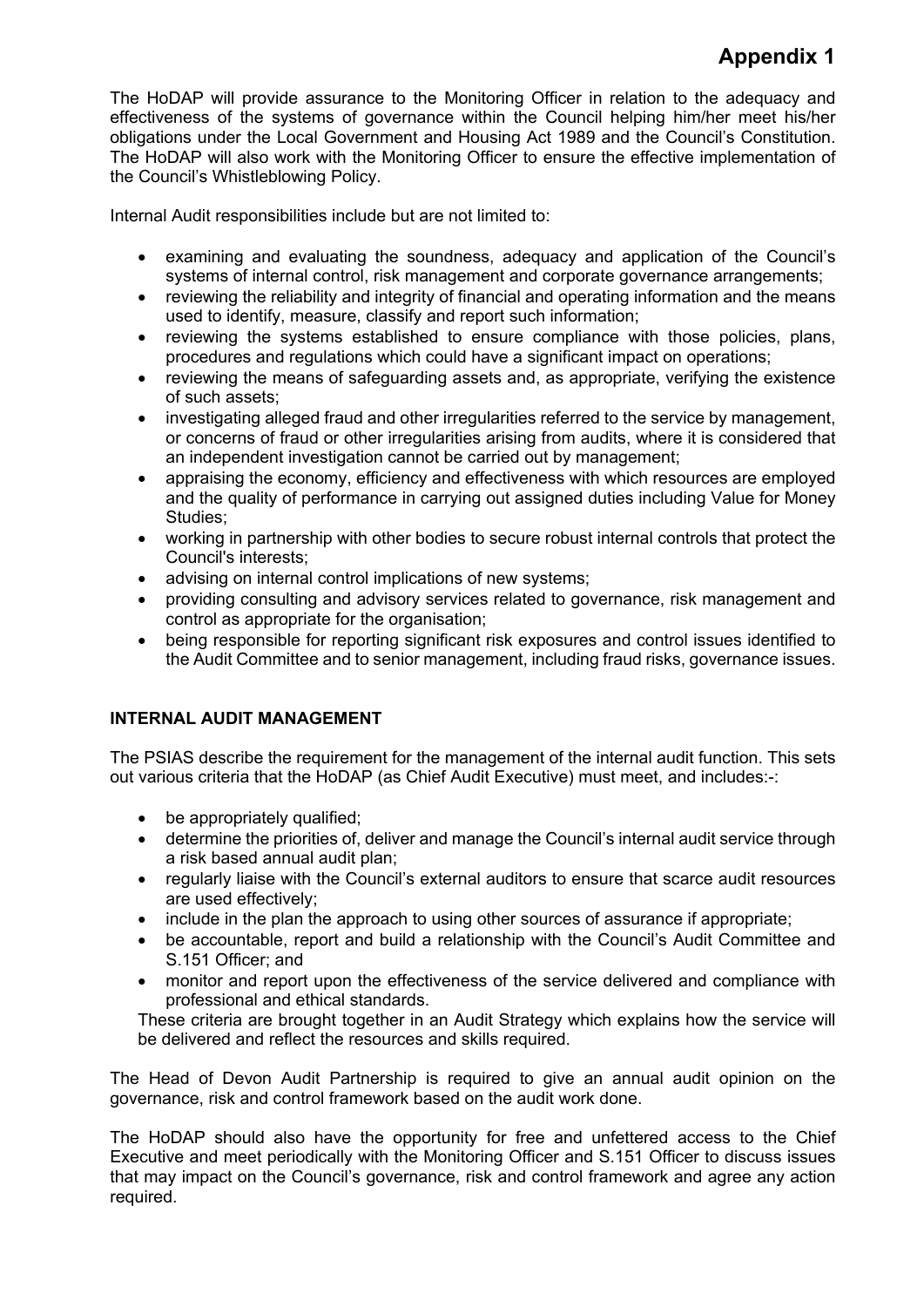#### **INTERNAL AUDIT PLAN AND RESOURCES**

At least annually, the Head of Devon Audit Partnership will submit to the Audit Committee a risk-based internal audit plan for review and approval. The HoDAP will:

- develop, in consultation with Directors, an annual audit plan based on an understanding of the significant risks to which the organisation is exposed;
- submit the plan to the Audit Committee for review and agreement;
- implement the agreed audit plan:
- maintain a professional audit staff with sufficient knowledge, skills and experience to carry out the plan and carry out continuous review of the development and training needs;
- maintain a programme of quality assurance and a culture of continuous improvement;

The internal audit plan will include timings as well as budget and resource requirements for the next fiscal year. The Head of Internal Audit will communicate the impact of resource limitations and significant interim changes to senior management and the Audit Committee.

Internal Audit resources must be appropriately targeted by assessing the risk, materiality and dependency of the Council's systems and processes. Any significant deviation from the approved Internal Audit plan will be communicated through the periodic activity reporting process.

It is a requirement of the Council's Anti-Fraud and Corruption Strategy that the Head of Devon Audit Partnership be notified of all suspected or detected fraud, corruption or impropriety. All reported irregularities will be investigated in line with established strategies and policies. The audit plan will also include sufficient resource to carry out proactive anti-fraud work.

Internal Audit activities will be conducted in accordance with Council strategic objectives and established policies and procedures.

Monitoring of Internal Audit's processes is carried out on a continuous basis by Internal Audit management, and the Council's members and management may rely on the professional expertise of the Head of the Devon Audit Partnership to provide assurance. From time to time, independent review is carried out: for example, through peer reviews; ensuring compliance with the PSIAS is an essential approach to such a review.

#### **REPORTING**

The primary purpose of Internal Audit reporting is to communicate to management within the organisation information that provides an independent and objective opinion on governance, the control environment and risk exposure and to prompt management to implement agreed actions.

Internal Audit should have direct access and freedom to report in their own name and without fear or favour to, all officers and members, particularly to those charged with governance (the Audit Committee).

A written report will be prepared for every internal audit project and issued to the appropriate manager accountable for the activities under review. Reports will include an 'opinion' on the risk and adequacy of controls in the area that has been audited, which, together, will form the basis of the annual audit opinion on the overall control environment.

The aim of every Internal Audit report should be:

- to give an opinion on the risk and controls of the area under review, building up to the annual opinion on the control environment; and
- to recommend and agree actions for change leading to improvement in governance, risk management, the control environment and performance.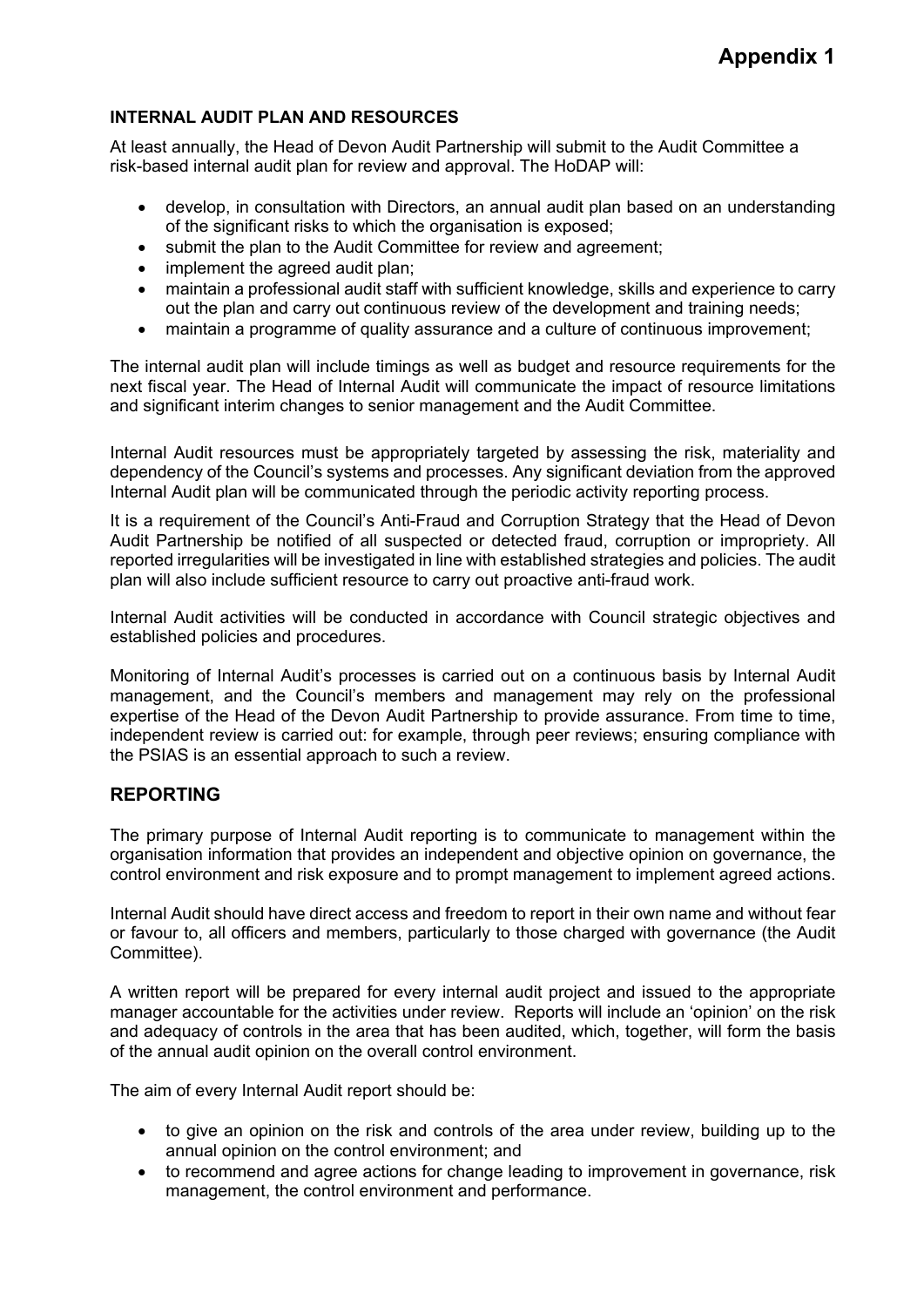## **Appendix 1**

The Manager will be asked to respond to the report in writing, within 30 days, although this period can be extended by agreement. The written response must show what actions have been taken or are planned in relation to each risk or control weakness identified. If action is not to be taken this must also be stated. The Head of Devon Audit Partnership is responsible for assessing whether the manager's response is adequate.

Where deemed necessary, the Internal Audit report will be subject to a follow-up, normally within six months of its issue, in order to ascertain whether the action stated by management in their response to the report has been implemented.

The Head of the Devon Audit Partnership will

- submit periodic reports to the Audit Committee summarising key findings of reviews and the results of follow-ups undertaken;
- submit on an annual basis an Annual Internal Audit Report to the Audit Committee, incorporating an opinion on the Council's control environment, which will also inform the Annual Governance Statement.

### **RELATIONSHIP WITH THE AUDIT COMMITTEE**

The Council's Audit Committee will act as the Board as defined in the Public Sector Internal Audit Standards (PSIAS),

The Specific Functions of the Audit Committee are set out in the Council's Constitution (Part 2 Article 9 – Audit Committee).

The Head of Devon Audit Partnership will assist the Committee in being effective and in meeting its obligations. To facilitate this, the HoDAP will:

- attend meetings, and contribute to the agenda;
- ensure that it receives, and understands, documents that describe how Internal Audit will fulfil its objectives (e.g. the Audit Strategy, annual work programmes, progress reports);
- report the outcomes of internal audit work, in sufficient detail to allow the committee to understand what assurance it can take from that work and/or what unresolved risks or issues it needs to address;
- establish if anything arising from the work of the committee requires consideration of changes to the audit plan, and vice versa;
- present an annual report on the effectiveness of the system of internal audit; and
- present an annual internal audit report including an overall opinion on the governance, risk and control framework

### **QUALITY ASSURANCE AND IMPROVEMENT PROGRAMME**

The PSIAS states that a quality assurance and improvement programme must be developed; the programme should be informed by both internal and external assessments.

An external assessment must be conducted at least once in five years by a suitably qualified, independent assessor.

In December 2016 Terry Barnett, Head of Assurance for Hertfordshire Shared Internal Audit Service who completed an external validation of the Partnership. Terry concluded that;

"It is our overall opinion that the Devon Audit Partnership **generally conforms**\* to the Public Sector Internal Audit Standards, including the Definition of Internal Auditing, the Code of Ethics and the Standards.